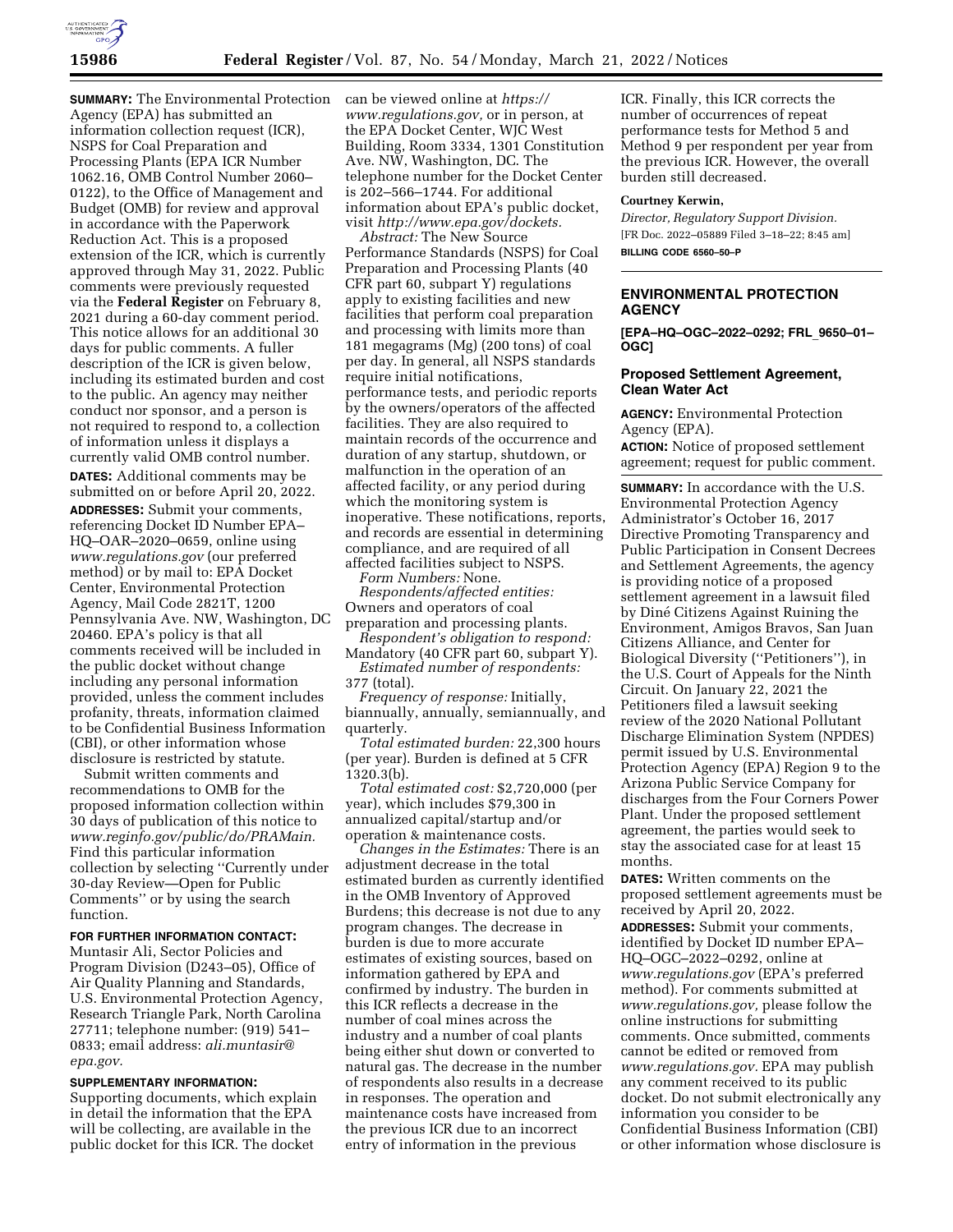restricted by statute. Multimedia submissions (audio, video, etc.) must be accompanied by a written comment. The written comment is considered the official comment and should include discussion of all points you wish to make. EPA generally will not consider comments or comment contents located outside of the primary submission (*i.e.*  on the web, cloud, or other file sharing system). EPA encourages the public to submit comments via *[www.Regulations.gov,](http://www.Regulations.gov)* as there will be a delay in processing mail and no hand deliveries will be accepted. For additional submission methods, please contact the person identified in the **FOR FURTHER INFORMATION CONTACT** section. For the full EPA public comment policy, information about CBI or multimedia submissions, and general guidance on making effective comments, please visit *[http://www2.epa.gov/dockets/](http://www2.epa.gov/dockets/commenting-epa-dockets)  [commenting-epa-dockets.](http://www2.epa.gov/dockets/commenting-epa-dockets)* 

#### **FOR FURTHER INFORMATION CONTACT:**

Elise O'Dea, Water Law Office (2355A), Office of General Counsel, U.S. Environmental Protection Agency, 1200 Pennsylvania Ave. NW, Washington, DC 20460; telephone: (202) 564–4201; email address: *[odea.elise@epa.gov.](mailto:odea.elise@epa.gov)* 

### **SUPPLEMENTARY INFORMATION:**

### **I. Additional Information About the Proposed Settlement Agreement**

On January 22, 2021, four organizations (Dine´ Citizens Against Ruining the Environment, Amigos Bravos, San Juan Citizens Alliance, and Center for Biological Diversity, hereinafter ''Petitioners'') filed a petition in the U.S. Court of Appeals for the Ninth Circuit seeking review of the 2020 National Pollutant Discharge Elimination System (NPDES) permit issued by U.S. Environmental Protection Agency (EPA) Region 9 to the Arizona Public Service Company for discharges from the Four Corners Power Plant. Petitioners previously sought review of the permit before the Environmental Appeals Board, which issued an order denying review of the permit on September 30, 2020 in the case In re Arizona Public Service Co. The parties have engaged in mediation in an attempt to resolve Petitioners' concerns with the Four Corners Power Plant NPDES permit and have negotiated a proposed settlement agreement. Pursuant to the proposed settlement agreement, EPA Region 9 would, among other things, perform a ''reasonable potential analysis'' for temperature and potentially take related action that would result in dismissal of the petition for review.

For a period of thirty (30) days following the date of publication of this notice, the agency will accept written comments relating to the proposed settlement agreement from persons who are not parties to the proposed settlement agreement. EPA also may hold a public hearing on whether to enter into the proposed settlement agreement. EPA or the Department of Justice may withdraw or withhold consent to the proposed settlement agreement if the comments received disclose facts or considerations that indicate that such consent is inappropriate, improper, inadequate, or inconsistent with the requirements of the Clean Water Act.

### **II. Additional Information About Commenting on the Proposed Settlement Agreement**

*A. How can I get a copy of the proposed settlement agreement?* 

The official public docket for this action (identified by EPA–HQ–OGC– 2022–0292) contains a copy of the proposed settlement agreement. The official public docket is located at the Office of Environmental Information (OEI) Docket in the EPA Docket Center, EPA West, Room 3334, 1301 Constitution Ave. NW, Washington, DC. The regular hours of the EPA Docket Center Public Reading Room are from 8:30 a.m. to 4:30 p.m., Monday through Friday, excluding legal holidays; however, due to the COVID–19 pandemic, there may be limited or no opportunity to enter the docket center. At the time of this printing, the docket center is closed to public visitors out of an abundance of caution for members of the public and EPA staff to reduce the risk of transmitting COVID–19. During the closure, Docket Center staff will continue to provide remote customer service via email, phone, and webform. For further information on EPA Docket Center services, see *[https://](https://www.epa.gov/dockets) [www.epa.gov/dockets.](https://www.epa.gov/dockets)* The telephone number for the Public Reading Room is (202) 566–1744, and the telephone number for the OEI Docket is (202) 566– 1752.

An electronic version of the public docket is available on EPA's website at *[www.regulations.gov.](http://www.regulations.gov)* You may use *[www.regulations.gov](http://www.regulations.gov)* to submit or view public comments, access the index listing of the contents of the official public docket, and access those documents in the public docket that are available electronically. Once in the system, key in the appropriate docket identification number then select ''search.'' It is important to note that EPA's policy is that public comments,

whether submitted electronically or in paper, will be made available for public viewing online at *[www.regulations.gov](http://www.regulations.gov)*  without change, unless the comment contains copyrighted material, CBI, or other information whose disclosure is restricted by statute. Information claimed as CBI and other information whose disclosure is restricted by statute is not included in the official public docket or in the electronic public docket.

EPA's policy is that copyrighted material, including copyrighted material contained in a public comment, will not be placed in EPA's electronic public docket but will be available only in printed, paper form in the official public docket. EPA has not included any copyrighted material in the docket for this proposed settlement. If commenters submit copyrighted material in a public comment, it will be placed in the official public docket and made available for public viewing when the EPA Docket Center is open.

### *B. How and to whom do I submit comments?*

You may submit comments as provided in the **ADDRESSES** section. Please ensure that your comments are submitted within the specified comment period. The EPA encourages the public to submit comments via *[www.Regulations.gov.](http://www.Regulations.gov)* There will be a delay in processing mail and no hand deliveries will be accepted due to the COVID–19 pandemic.

EPA recommends that you include your name, mailing address, and an email address or other contact information in the body of your comment. This ensures that you can be identified as the submitter of the comment and allows EPA to contact you in case EPA cannot read your comment due to technical difficulties or needs further information on the substance of your comment. Any identifying or contact information provided in the body of a comment will be included as part of the comment that is placed in the official public docket, and made available in EPA's electronic public docket. If EPA cannot read your comment due to technical difficulties and cannot contact you for clarification, EPA may not be able to consider your comment.

Use of the *[www.regulations.gov](http://www.regulations.gov)*  website to submit comments to EPA electronically is EPA's preferred method for receiving comments. The electronic public docket system is an ''anonymous access'' system, which means EPA will not know your identity, email address, or other contact information unless you provide it in the body of your comment.